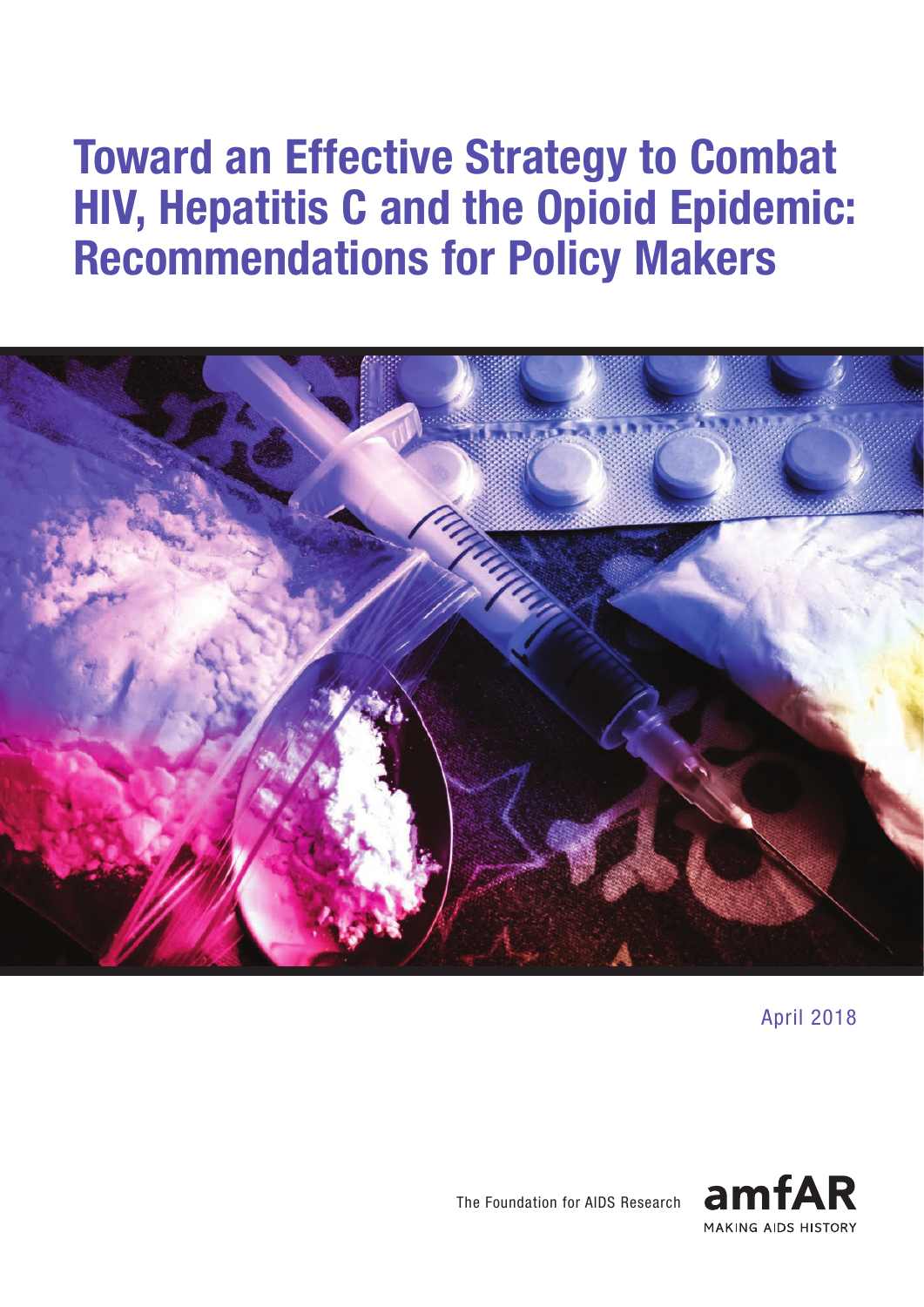# **TABLE OF CONTENTS**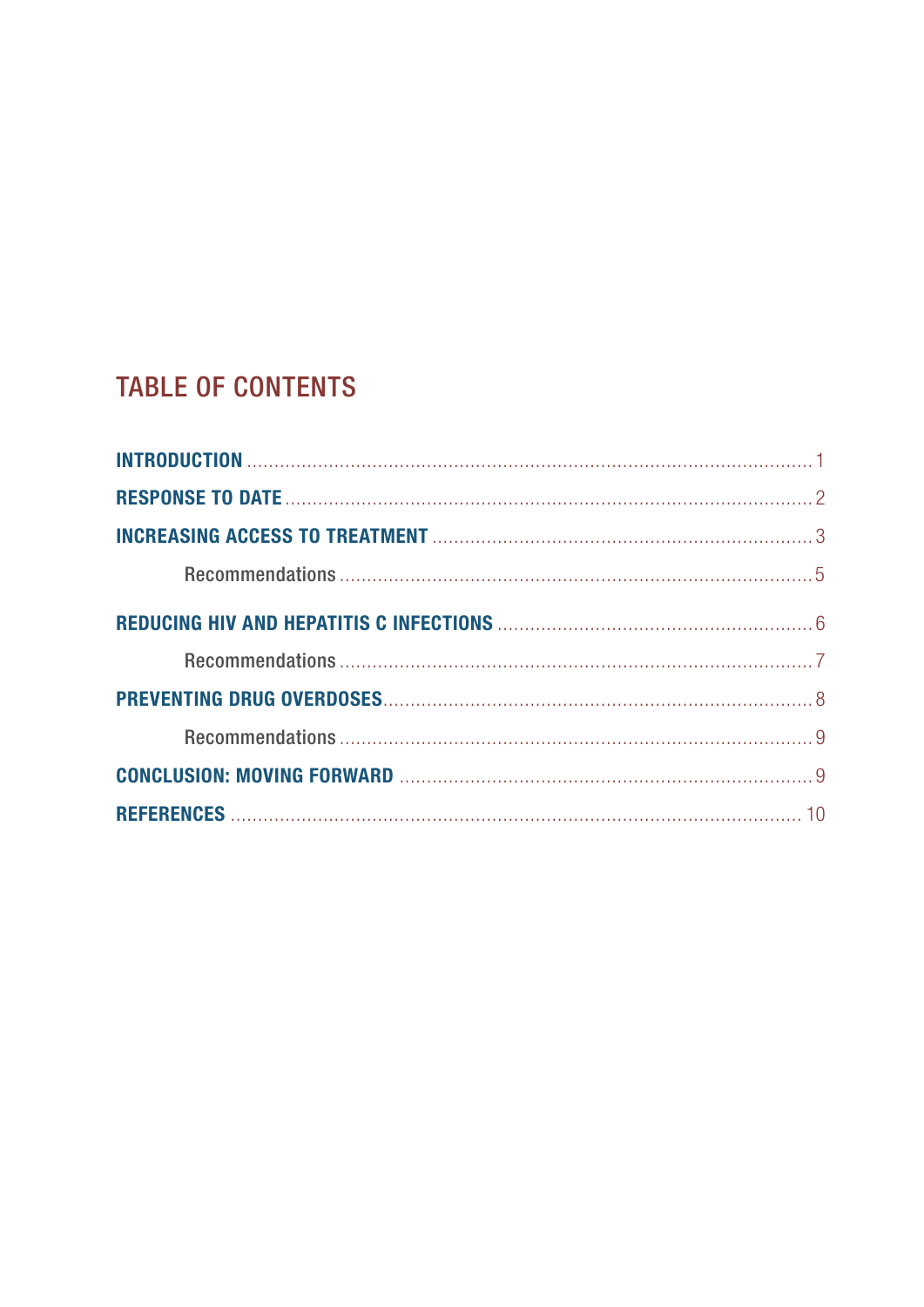# Introduction

A dramatic increase in opioid use has led to drug-related overdose deaths surpassing motor vehicle accidents as the leading cause of mortality among adults under 50. In the most recent estimates, 63,632 people died from drug-related causes in just one year (2016).<sup>1</sup> Dubbed an opioid epidemic by the U.S. Drug Enforcement Agency (DEA),<sup>2</sup> this public health crisis has spurred a wide array of efforts to increase access to addiction treatment services, reduce trafficking of high-potency synthetic opioid drugs, and reduce overprescribing of prescription drugs. However, an underappreciated concern is the intersection between opioid use and infectious diseases such as HIV and hepatitis C (HCV), infections that are efficiently transmitted via shared syringes or other injection equipment. A coherent legislative strategy is urgently needed to holistically and effectively address this trifecta of public health threats.

### The United States alone consumes 80% of the world's oxycodone supply.

The etiological beginnings of the opioid epidemic are in overprescribing of prescription opioid analgesic drugs (Fig. 1). The Centers for Disease Control and Prevention (CDC) reports that from 1999 to 2014, the prescribing of opioid drugs increased nearly fourfold, while reported levels of pain remained constant overall.<sup>3</sup> Two separate studies, published in 1980 and 1986, reported that opioids posed a low risk for addiction and were safe to be prescribed for patients with non-cancer pain. This body of work served as an evidence base that justified broader prescribing of opioids, and despite considerable contemporary literature discrediting these findings, narcotics now account for approximately one-quarter of all prescription costs and amount to more than 650,000 opioid prescriptions dispensed every day.4,5

In 1996, Purdue Pharma released a novel time-released formula of oxycodone, marketed as OxyContin, accompanied by aggressive physician education campaigns and accompanying literature outlining the safety of long-term use for non-cancer pain. Yet this formulation, which the Food and Drug Administration (FDA) initially erroneously labeled as having a lower potential for abuse, contained an atypically large amount of oxycodone and was easily dissolved for injection. Today, OxyContin accounts for one-quarter of all prescribed narcotic drugs, with the United States alone consuming 80% of the world's oxycodone supply.<sup>6,7</sup>

### Key Messages

Mitigating the long-term harms for people with substance use disorders will require a multifaceted strategy that increases access to treatment, reduces the risk of HIV and hepatitis C (HCV) acquisition, and lowers the risk of fatal drug overdoses. This report describes a set of recommendations to accomplish these aims:

#### Access to Treatment

- 1. Increase funding and reduce barriers to addiction treatment programs, including medication-assisted treatment;
- 2. Maintain insurance coverage for people with substance use disorders;
- 3. Support research for new treatment options and overdose prevention.

#### Reducing HIV and HCV Infections

- 4. Lift the ban on the use of federal funding for syringes;
- 5. Develop state legislation authorizing the operation of syringe services programs (SSPs) and increase funding for SSPs;
- 6. Remove barriers to receiving treatment for HCV;
- 7. Maintain funding for services for people with HIV;
- 8. Support surveillance for HCV, HIV, and other infections.

#### Preventing Drug Overdoses

- 9. Develop new funding streams to purchase naloxone and to make naloxone available to first responders and community members;
- 10. Enact naloxone access and Good Samaritan laws;
- 11. Consider implementation of supervised consumptions sites.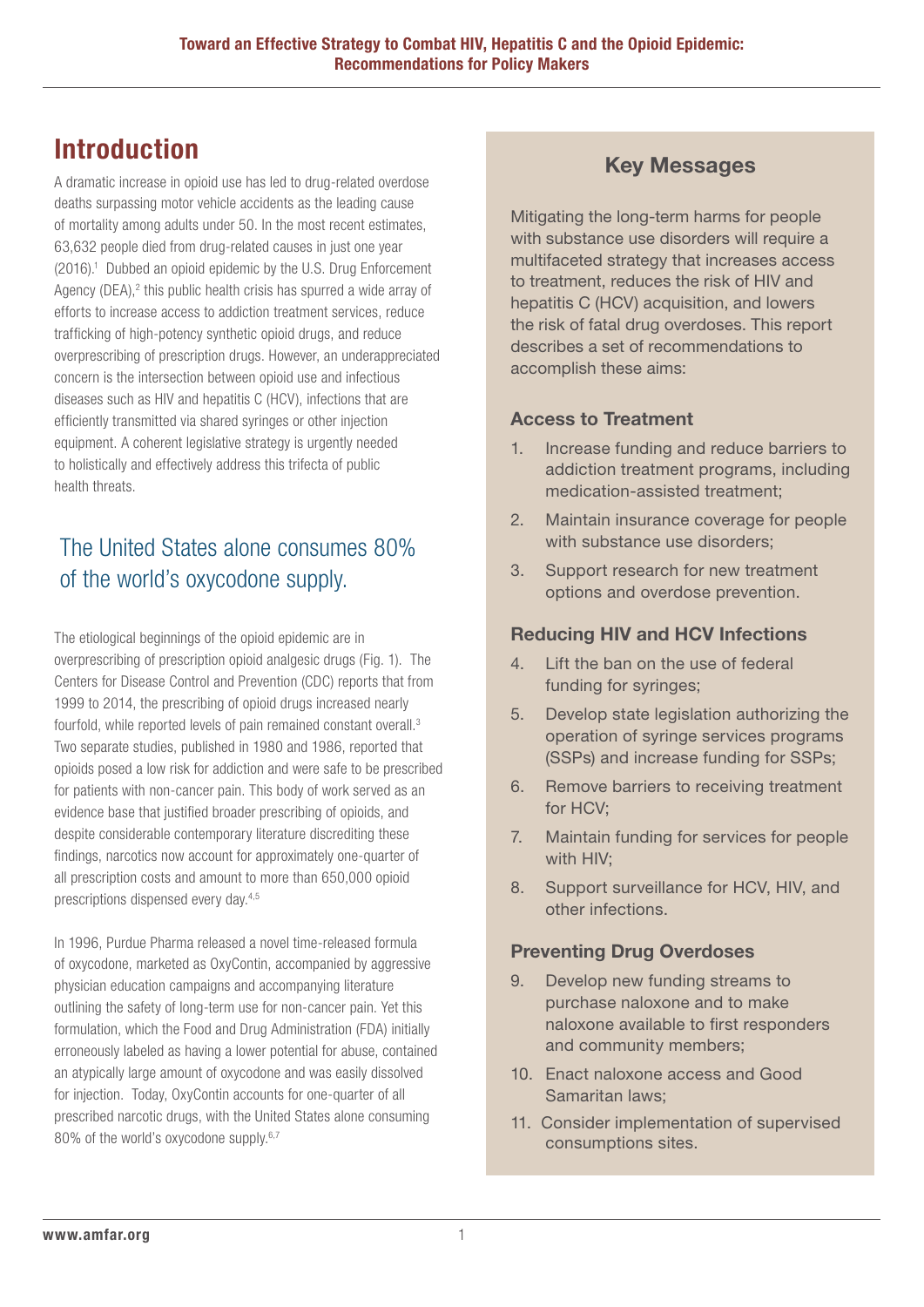The impact of overprescribing was ultimately felt in the more than 2.4 million Americans now meeting the criteria for severe opioid use disorder (OUD) involving dependence on prescription opioid analgesics, heroin, or both.<sup>8</sup> Yet in 2016, nine out of ten people who reported needing treatment for substance use disorders were not receiving it.<sup>9</sup> Several barriers have been identified as contributing to low rates of treatment, including patients choosing not to seek treatment, but also a significant gap between treatment need and availability. Among all states and the District of Columbia, 96% are found to have opioid abuse or dependence rates higher than their buprenorphine capacity.<sup>10</sup> While recent guidelines from the CDC on prescribing practices have reduced access to prescription opioids, a shift toward increasing use of heroin, fentanyl, and other synthetic opioids has continued to push the overdose death count higher.<sup>11</sup>

Rising rates of drug injecting, both of prescription and nonprescription drugs, has created another public health crisis: a rise in incidence of infectious diseases like HIV and hepatitis C among injection drug users. This critical convergence was recently observed in a 2014 outbreak of HIV and hepatitis C among a network of people injecting the prescription opioid Opana-ER,

which led to more than 200 people acquiring HIV, nearly 100% of whom were co-infected with hepatitis C.12 This devastating outbreak portends future similar rapid increases in HIV and HCV infections; indeed, an assessment by the CDC has found that more than 220 counties are vulnerable to a similar outbreak of HIV and HCV among people who inject drugs.<sup>13</sup>

### Response to date

The response to the opioid epidemic has primarily focused on reducing the overprescribing of opioid drugs, increasing the uptake and success of addiction treatment services, and reducing harm among those who use drugs. In 2016, the CDC released guidance on opioid prescribing for patients with chronic pain, addressing the correct indication for initiating opioid prescribing for pain and the appropriate dosage, opioid type, and duration of prescribing.<sup>14</sup> To increase monitoring capacity and to reduce 'doctor shopping,' every state has now adopted a prescription drug monitoring program (PDMP). Several states have established free continuing medical education (CME) curricula and webinars to disseminate best prescribing practices to physicians.15 Ongoing policy efforts center on establishing statutory or guideline limitations on opioid

FIGURE 1: Age-adjusted drug overdose death rates, by opioid category: United States, 1999−2016.



Source: NCHS, National Vital Statistics System, Mortality (https://www.cdc.gov/nchs/nvss/deaths.htm)

prescribing, increasing the use of PDMPs, strengthening the FDA's opioid approval and monitoring process, and increasing the availability and uptake of training and re-training programs for healthcare providers.

Reducing overprescribing is an important avenue for addressing the epidemic. Mitigating the long-term harms for those with substance use disorders, in parallel and over a longer time horizon, will require a multifaceted strategy that increases access to treatment, reduces the risk of HIV and HCV acquisition, and lowers the risk of fatal drug overdoses. This report describes a set of recommendations to accomplish these aims, collected from a review of peer-reviewed articles, popular news reports, and databases including but not limited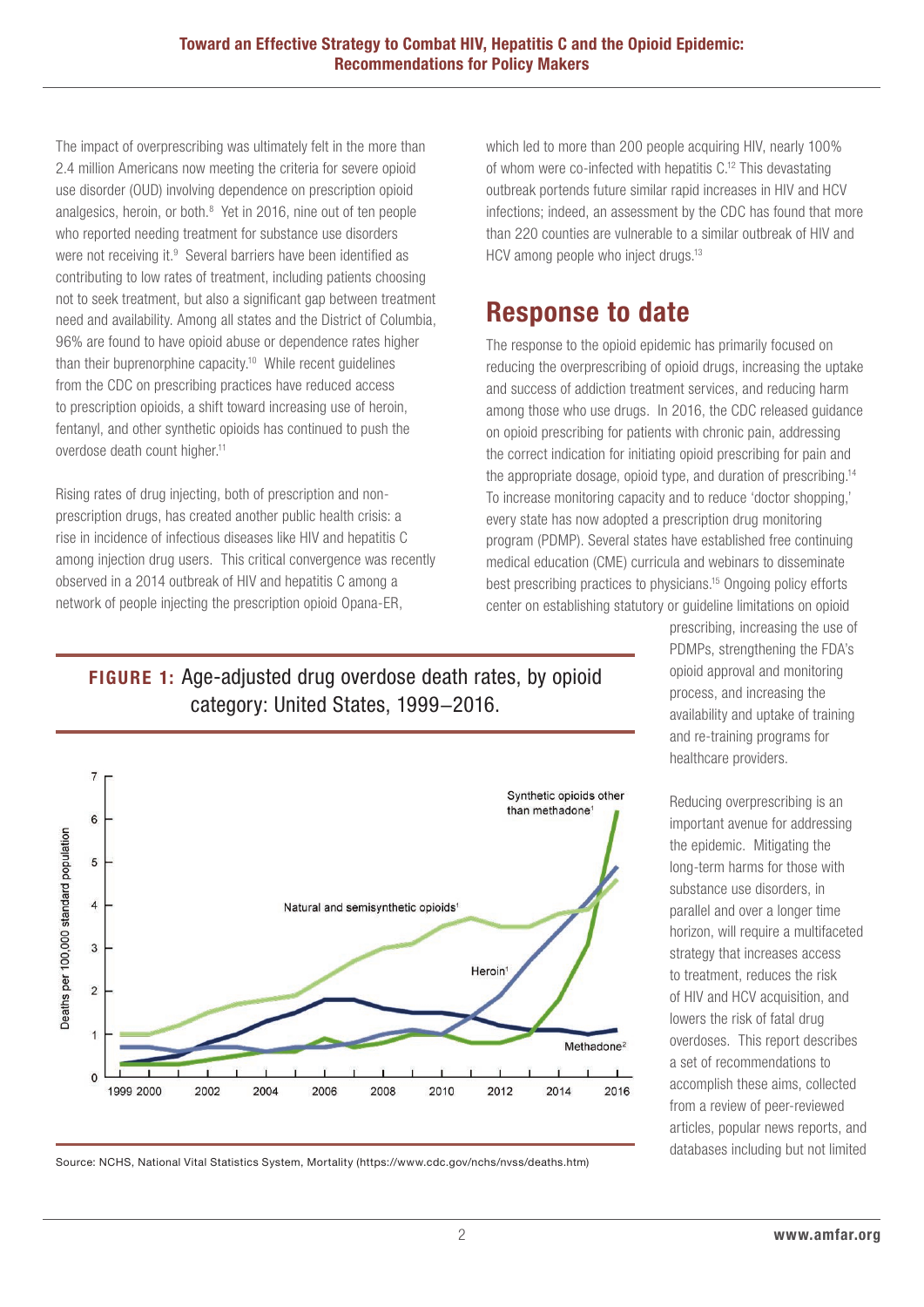to the National Institutes for Health (NIH), CDC, FDA, and HHS. In addition, recommendations are drawn from a series of blueprints, roadmaps, and collected recommendations from organizations and associations including the National Governors Association, the President's Commission on Combating Drug Addiction and the Opioid Crisis, the American Medical Association (AMA), and from witness testimony in Congressional hearings. In compiling this document, data were drawn from amfAR's Opioid & Health Indicators database, a public resource compiling data from CDC, SAMHSA, and other sources.<sup>16</sup> These recommendations are not exhaustive, but are tailored to addressing both opioid use and infectious diseases, chosen for both the evidence base on each intervention's efficacy and the reasonable ability for state and federal actors to legislate in these areas.

# Increasing access to treatment

According to the World Health Organization (WHO), treating substance use disorders is an important step in mitigating the social and health harms associated with drug use, including

infection with HIV. While no treatment regimen is appropriate for all patients, the WHO, UNAIDS, National Institute on Drug Abuse (NIDA), and the United Nations Office on Drug Policy recommends medication-assisted treatment (MAT) as one of the most effective regimens for people with opioid dependence (Table 1).<sup>17,18</sup> In the U.S, MAT comprises three FDA-approved medications: methadone, buprenorphine, and naltrexone.

### Despite the availability of effective treatment for drug dependence, only 10% of the 27 million Americans who suffer from addiction receive treatment.

By facilitating reductions in opioid use, MAT has been shown to be both safe and cost-effective in reducing the risk of overdose. For example, a study of heroin overdose deaths in Baltimore found that increasing the availability of buprenorphine and methadone decreased the number of overdose deaths by 50%.19 A 2010 study

|                      | <b>Methadone</b>                                                                                                                                                                                     | <b>Buprenorphine</b>                                                                                                                                                   | <b>Naltrexone</b>                                                                                                                                                                                                |
|----------------------|------------------------------------------------------------------------------------------------------------------------------------------------------------------------------------------------------|------------------------------------------------------------------------------------------------------------------------------------------------------------------------|------------------------------------------------------------------------------------------------------------------------------------------------------------------------------------------------------------------|
| <b>Brand names</b>   | Dolophine, Methadose                                                                                                                                                                                 | Subutex, Suboxone, Zubsolv                                                                                                                                             | Depade, ReVia, Vivitrol                                                                                                                                                                                          |
| Class                | Agonist (fully activates opioid<br>receptors)                                                                                                                                                        | Partial agonist (actives opioid<br>receptors but produces a<br>diminished response even with<br>full occupancy)                                                        | Antagonist (blocks the opioid receptors<br>and interferes with the rewarding and<br>analgesic effects of opioids)                                                                                                |
| Use and effects      | Taken once per day orally to reduce<br>opioid cravings and withdrawal<br>symptoms                                                                                                                    | Taken orally or sublingually<br>(usually once a day) to relieve<br>opioid cravings and withdrawal<br>symptoms                                                          | Taken orally or by injection to<br>diminish the reinforcing effects of<br>opioids (potentially extinguishing the<br>association between conditioned<br>stimuli and opioid use)                                   |
| <b>Advantages</b>    | High strength and efficacy as long as<br>oral dosing (which slows brain uptake<br>and reduces euphoria) is adhered to;<br>excellent option for patients who have<br>no response to other medications | Eligible to be prescribed by<br>certified physicians, which<br>eliminates the need to visit<br>specialized treatment clinics and<br>thus widens availability           | Not addictive or sedating and does<br>not result in physical dependence;<br>a recently approved depot injection<br>formulation, Vivitrol, eliminates need<br>for daily dosing                                    |
| <b>Disadvantages</b> | Mostly available through approved<br>outpatient treatment programs, which<br>patients must visit daily                                                                                               | Subutex has measurable abuse<br>liability; Suboxone diminishes<br>this risk by including naloxone,<br>an antagonist that induces<br>withdrawal if the drug is injected | Poor patient compliance (but Vivitrol<br>should improve compliance); initiation<br>requires attaining prolonged (e.g.,<br>7-day) abstinence, during which<br>withdrawal, relapse, and early dropout<br>may occur |

### TABLE 1. Characteristics of the three approved medicines for medication-assisted treatment.<sup>21</sup>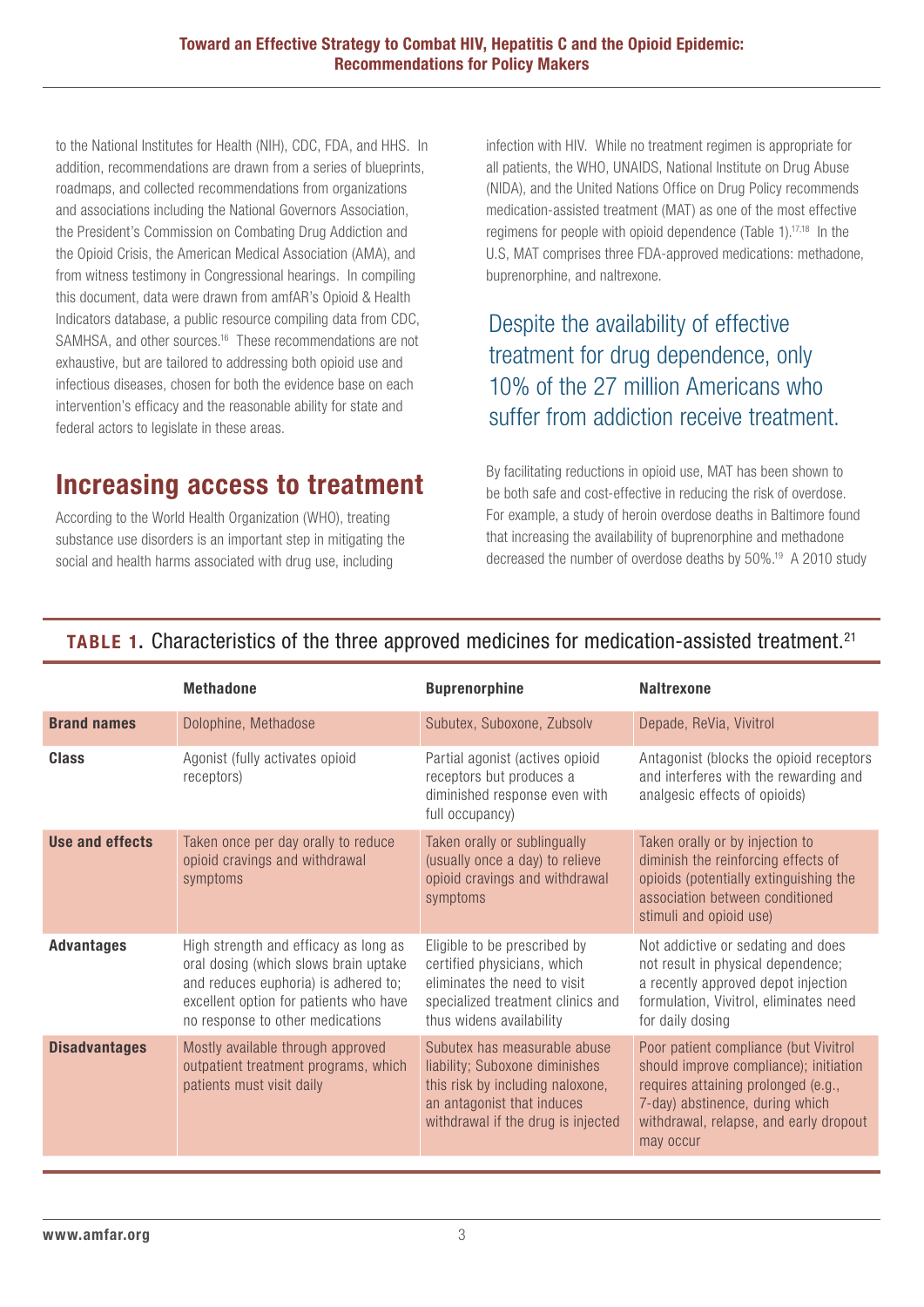found that over a five-year period, patients on MAT had 50% lower total annual health costs than those who had two or more visits to an addiction treatment department.<sup>20</sup>

Yet despite the existence of effective treatment for drug dependence, only 10% of the 27 million Americans who suffer from addiction receive treatment.<sup>22</sup> Treatment programs that do not have enough beds or space to accept new patients create waitlists, sometimes in excess of 12 months, which not only prolong drug use and associated risks but are compounded by additional financial and employment-related disruption and, in extreme cases, may lead to deliberate overdoses intended to expedite admission to a treatment program.<sup>23</sup> The operation of treatment facilities is further limited by the Institutes for Mental Diseases (IMD) exclusion in the Medicaid program, which prohibits the use of federal

Medicaid funding for residential addiction treatment programs with greater than 16 beds.<sup>24</sup>

The availability of MAT within treatment programs is even more restricted. An assessment of N-SSATS data, an annual survey of all facilities providing addiction treatment services, finds that in 2017 61% of counties in the U.S did not have any treatment programs that offered at least one MAT drug (Fig. 2).<sup>25</sup> Since 2000, buprenorphine may be prescribed outside of SAMHSA-certified opioid treatment programs through a certification process with the DEA, in which physicians receive waivers from the registration requirements normally required by the Controlled Substances Act when prescribing controlled substances.<sup>26</sup> As part of this process, physicians must first maintain a caseload of 30 patients, with the option to increase the number of patients to 100 or 275, via an

FIGURE 2. Counties with treatment facilities that offer at least one MAT medication (methadone, buprenorphine, or naltrexone) are indicated in black, counties with no facilities offering MAT are shown in white.



Source: N-SSATS (2017).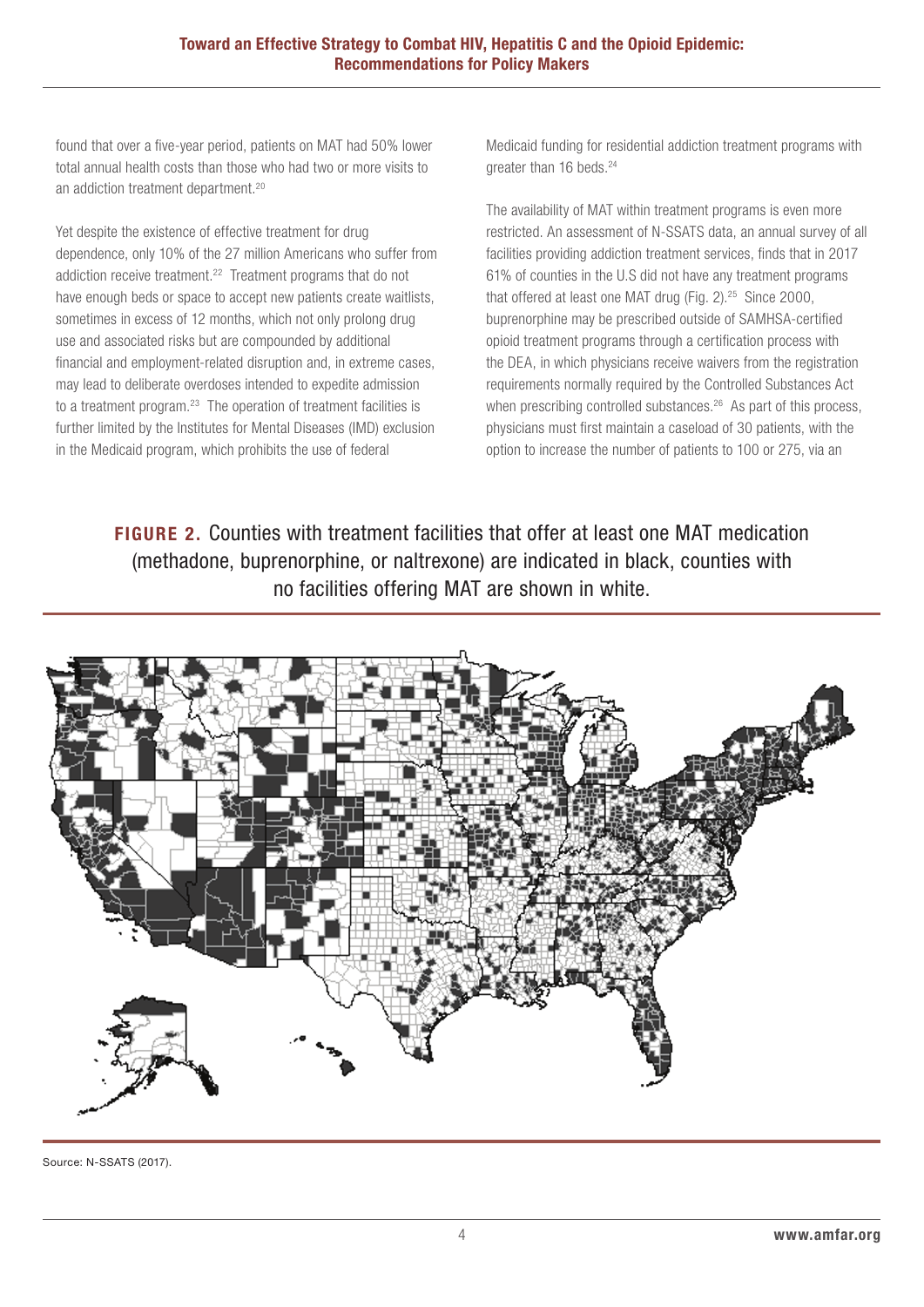additional certification procedure. However, in one study of more than 3,000 buprenorphine prescribers in the U.S., nearly onequarter prescribe buprenorphine to fewer than three patients per month.27 According to SAMHSA, approximately 40% of physicians do not prescribe buprenorphine at all,28 citing concerns about reimbursement, staff training, visit time, access to counseling, and availability of buprenorphine.<sup>29</sup>

In addition, uptake of addiction treatment is dependent on the affordability of care. Medicaid is an important funder of MAT and in 2016 reimbursed 24% of all buprenorphine prescriptions in the U.S.<sup>30</sup> While the expansion of Medicaid provided an important source of insurance for low-income adults, any changes to these policies risk creating significant barriers for people seeking care. Yet 38% of substance abuse treatment programs did not accept Medicaid as payment in 2017, and eleven state Medicaid programs place a lifetime limit on the use of buprenorphine.<sup>31</sup> Furthermore,

### 38% of substance abuse treatment programs did not accept Medicaid as payment in 2017.

buprenorphine prescriptions require prior authorization as part of some state Medicaid or private insurance company policies, policies that organizations like the AMA have urged state attorney generals to eliminate.32 Other insurance-related barriers include caps on dosages, lifetime limits on medicines or mental health services, or so-called 'fail-first' policies in which patients must first experience treatment failure under counseling regimens before beginning MAT.<sup>33</sup>

Finally, accessing addiction treatment will require creating specialized venues for care for certain populations. Pregnant women and women of childbearing age are at particular risk, with the rate of neonatal abstinence syndrome increasing by 300% from 1999 to 2013.34 While no addiction medication is FDA-approved for the treatment of pregnant women, combining methadone or buprenorphine maintenance therapy with specialized prenatal care may reduce the impact on infants.35 Incarcerated populations similarly require special considerations, with an estimated 65% of all inmates identified as having a substance use disorder, yet only 11% receiving any treatment.36 Methadone is only permitted for the use of detoxification and not for routine maintenance: $37$  as such, less than 0.6% of all prisons and jails offer either methadone or buprenorphine,<sup>38</sup> despite evidence that forced opioid withdrawal is both harmful to the health of prisoners and produces substantial

societal costs.<sup>39</sup> The WHO, which identifies methadone on its List of Essential Medicines, recommends access to methadone for all incarcerated persons.40 In addition, while incarcerated persons are eligible for Medicaid coverage, coverage is often suspended while a person is incarcerated and must be reinstated upon release in order to prevent gaps in access to treatment.<sup>41</sup>

#### Recommendations

#### 1. Increase funding for addiction treatment programs.

Increasing the number of substance abuse treatment facilities, and the capacity of existing programs, will require a sustained fiscal commitment from both federal and state governments. Maintain appropriated funding levels for important programs including the state grants under the *21st Century Cures Act* and SAMHSA's Substance Abuse Prevention and Treatment Block Grants, as well as state funding streams for treatment facilities. Remove the IMD exclusion to allow federal Medicaid funds to reimburse treatment in all residential programs. Pilots of MAT implementation in correctional systems have resulted in significant reductions in overdose-related deaths after release.<sup>42</sup>

#### 2. Maintain insurance coverage for people with substance

use disorders. Given the important role of Medicaid in reimbursing the cost of substance abuse treatment, ensure that federal legislative action on Medicaid maintains health insurance coverage for low-income adults. State Medicaid programs should cover the full range of treatment-related services, including inpatient detoxification, hospitalization, and long-term case management.<sup>43</sup> Ensure that private health insurance plans reimburse substance abuse treatment by conserving and enforcing the Mental Health Parity and Essential Health Benefits provisions of the *Affordable Care Act*.

3. Increase access to buprenorphine treatment. The gradual deregulation of buprenorphine prescribing, first in the initial DATA-2000 bill allowing for prescribing outside of opioid treatment programs, and subsequently in amendments lifting the patient caps to 275 patients and allowing nurse practitioners and physician assistants to receive waivers, has been instrumental in increasing access to treatment. However, patients continue to experience significant barriers to care, suggesting that these limits may be inadvertently restricting access to treatment. Reduce administrative barriers to the waiver process and administer continuing medical education to increase prescribing rates among waivered healthcare workers. Additionally, the Centers for Medicare and Medicaid Services can mandate that healthcare staff at federally qualified healthcare centers receive DATA-2000 waivers.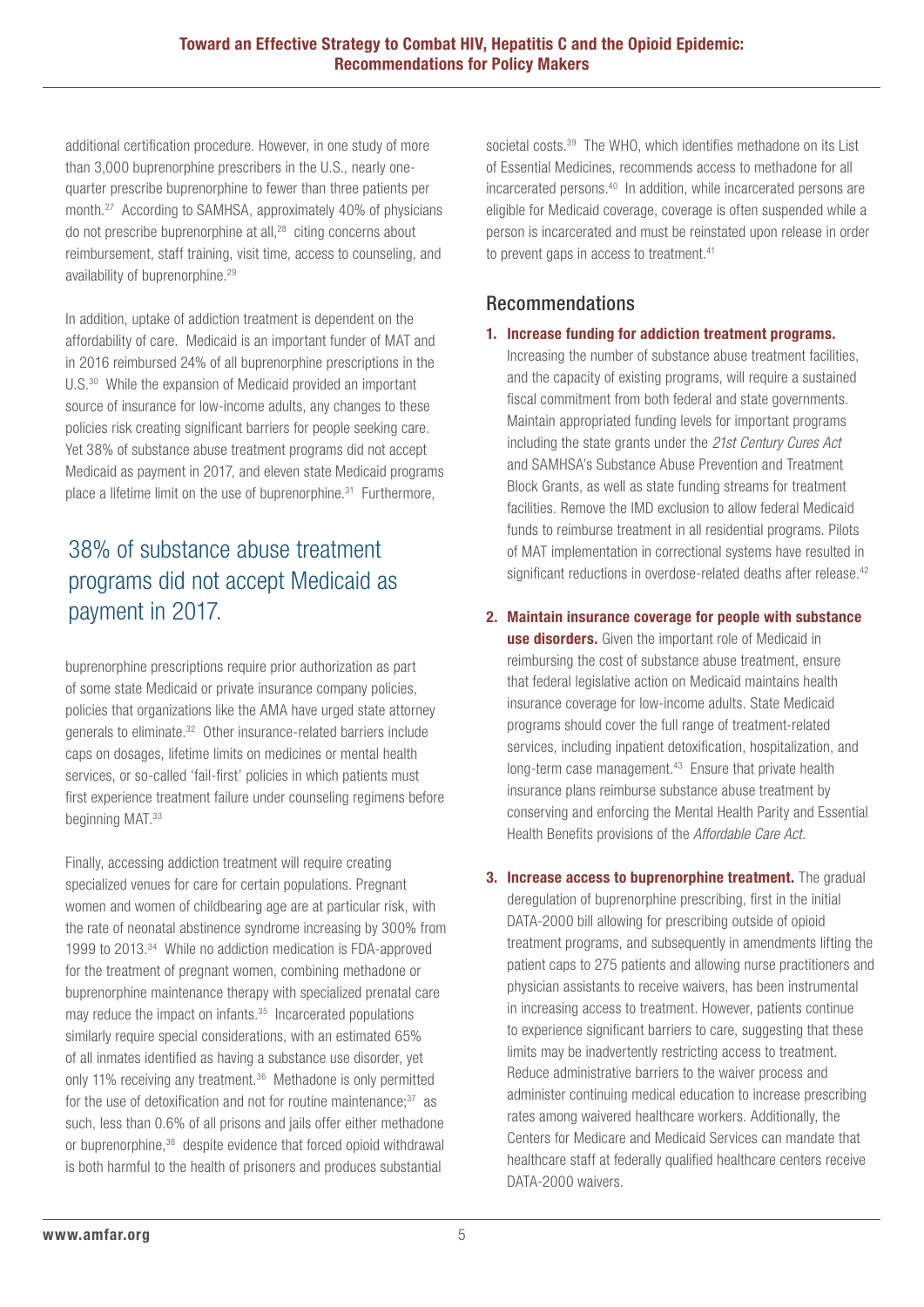- 4. Reduce administrative barriers to treatment. Amend state Medicaid program policies to reduce the prior authorization requirement for prescribing associated with medication-assisted treatment, lift lifetime caps on mental health treatment, and end 'fail-first' policies. In 36 states, Medicaid currently covers all three FDA recommended medication-assisted treatments; in the remaining states, amend Medicaid policies to cover all approved medications.44
- 5. Support research for new treatment options. Increase funding for the NIH to conduct research on new medications for use in treating opioid addiction as well as implementation research to increase access to, and success of, treatment programs. Support the CDC to evaluate the effectiveness and efficacy of treatment methods and delivery options.

# Reducing HIV and HCV infections

While not all those who abuse opioids inject drugs, people who do inject drugs are at higher risk of transmission of blood-borne pathogens like HIV and HCV, since sharing needles, syringes, or other materials is an efficient route of viral transmission. Other risk factors associated with drug use, including sex without a condom, sex with multiple partners, and transactional sex also place people who inject drugs at high risk for HIV or HCV infection.<sup>45</sup> In the U.S., injection drug use is the most common transmission route of HCV and is one of the most efficient routes of HIV transmission.46 ,47 In the last five years, the rate of new HCV infections has nearly tripled, driven primarily by drug use.<sup>48</sup> Additionally, rising HIV and HCV infections place an enormous economic burden on the community; the estimated lifetime treatment cost for HIV, for example, is well above \$400,000.

The most effective mechanism for reducing the transmission of HIV and HCV among people who inject drugs is to reduce the sharing of syringes. Syringe services programs (SSPs) are programs in which used needles may be exchanged for unused injection equipment. Not only have these programs been shown to be effective in reducing needle sharing and re-use, but they also serve as an important contact point with social services for people who inject drugs.<sup>49</sup> Most SSPs provide counseling and referrals for treatment programs and other mental and physical healthcare, provide condoms and HIV pre- and post-exposure prophylaxis, and distribute the overdose-reversing medication naloxone. In one study, new users of SSPs were over five times more likely to enter treatment than those outside of the programs.<sup>50</sup> Another found

Despite a history of demonstrated efficacy in reducing harm among drug users, only 6% of counties have a syringe services program and 10 states have none at all.

that within six months of accessing SSPs, clients were 25% more likely gain access to mental health treatment and 45% of clients saw an increase in employment.<sup>51</sup> For every dollar invested in SSPs, an estimated \$3−7 in cost savings is realized by preventing new HIV infections alone <sup>52</sup>

While historically federal funding has not been used for SSPs, since 2016 federal grants through SAMHSA and the CDC may be used for SSP operational expenses after states have undergone a consultation with the CDC. This consultation requires states to demonstrate that the state or jurisdiction is experiencing, or is at high risk of, outbreaks of HIV or HCV related to drug use. Federal funding can be used for all expenses except for the purchase of the syringes themselves. The use of state funds for SSPs is highly variable, with several states explicitly prohibiting their use and 16 states requiring legislative action to legalize SSPs (Fig. 3).

Despite a history of demonstrated efficacy in reducing harm among drug users, SSPs remain sparse. In the U.S., only 6% of counties have an SSP; 10 states have none at all (Fig. 3).<sup>53</sup> The efficacy of SSPs is limited by the travel time required to reach a program; by one analysis, use of SSPs decreases dramatically beyond a tenmile radius. Indeed, a study of all young people living with HCV in the U.S found that 80% lived more than ten miles from an SSP.<sup>54</sup> Mobile SSPs may provide a workable solution in rural communities or in cities where people who use drugs are concentrated in multiple areas.

Health service provision for people diagnosed with HIV and HCV is an important step toward improving health and social outcomes for current and former injection drug users. While HCV is treatable and curable using modern treatment regimens, insurance coverage of treatment is variable. For example, in 24 states Medicaid programs require a period of abstinence from alcohol and drugs before a person is eligible for HCV treatment,<sup>55</sup> a practice that delays treatment and is ultimately anachronistic given that the costs of treatment have fallen dramatically in recent years. Other Medicaid programs limit treatment based on grade of liver damage or HIV coinfection criteria, or require that treatment be provided by providers specializing in hepatology, infectious disease, or gastroenterology.<sup>56</sup>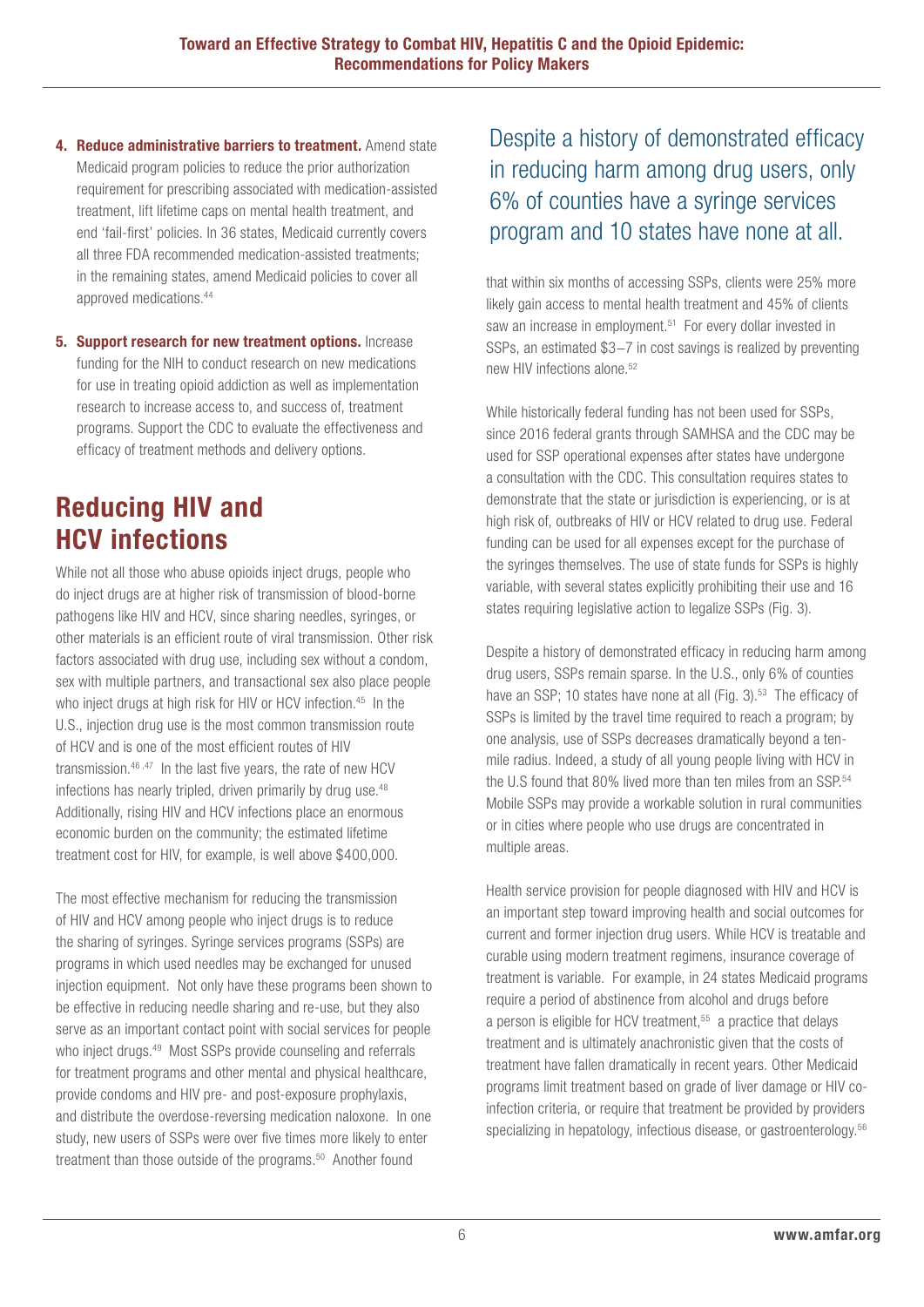FIGURE 3. Shaded states would require legislative action before syringe services programs could be operated.58 Syringe services programs are shown as dots; programs that provide harm reduction services but not syringes are excluded.59



Identifying people newly infected with HIV and HCV is important not only for providing appropriate treatment, but also for reducing onward transmission. However, the availability of data on incidence is limited. The CDC, which receives reporting data from states on HCV incidence rates, did not report any HCV data on ten states in 2015 and does not report any county-level data at all. $57$  The ability of states to respond quickly to developing outbreaks is significantly limited when data are not available, are unreliable, or are not available at a sufficiently granular level. In addition, at present only symptomatic, acute HCV infections are reportable to the CDC, which constitute a minority of all persons living with HCV. Although the CDC provides grants to a subset of states for HCV surveillance, the majority of states do not receive support. Many jurisdictions report that a lack of funding limits their ability to develop surveillance capacity and to improve reporting, particularly as part of shifts toward laboratory-based surveillance.

#### Recommendations

1. Lift the ban on the use of federal funding for syringes.

The partial lifting of the ban on the use of federal funds for SSPs, allowing for federal resources to be used for all other operational equipment, was an important step in increasing the availability of resources for SSPs. However, the costs of syringes are nontrivial costs and this ongoing restriction is burdensome, not based on current evidence, and continues to serve as a barrier to SSP operation.

2. Develop state legislation authorizing SSP operation. State legislators should develop statewide legislation that explicitly authorizes SSP operation and additionally allows for state funding to be used for SSPs. In addition, amend paraphernalia laws that leave SSP clients vulnerable to arrest when in possession of injecting equipment and explicitly allow for the retail purchase of syringes.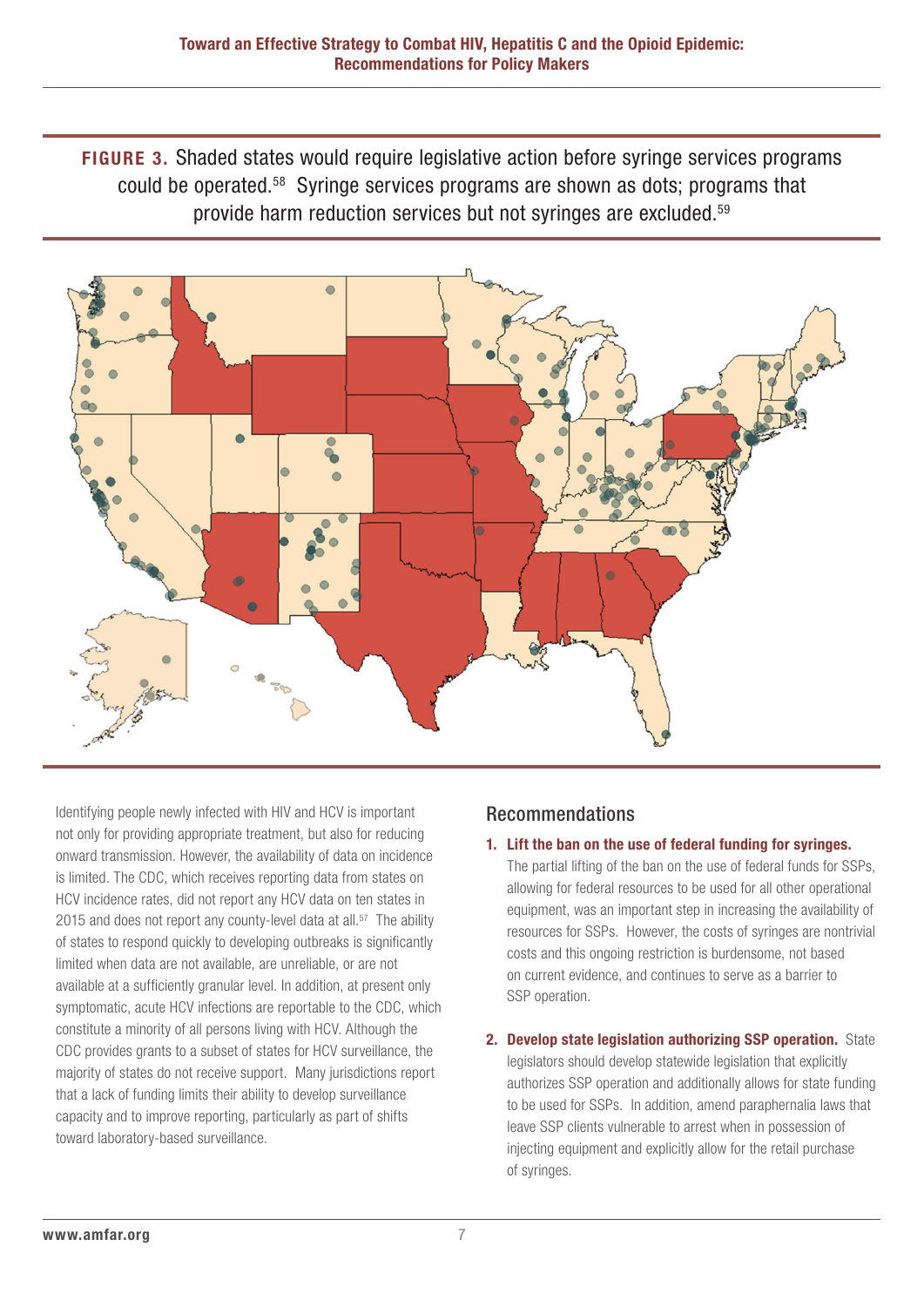- **3. Increase funding for SSPs.** Both Congress and state legislators, in concert with SAMHSA and the CDC, should develop specific grant programs in order to fund SSPs without diverting resources from other existing evidencebased prevention programs. Additionally, state legislators in collaboration with city health commissioners should establish SSPs in counties with high rates of drug use, either as freestanding facilities or as mobile units.
- 4. Remove barriers to receiving treatment for HCV. Remove sobriety, fibrosis criteria, HIV co-infection, and prescriber specialty requirements for HCV treatment in Medicaid programs.
- 5. Support surveillance for HCV and other infections.

Increase funding for the CDC Division of Viral Hepatitis and for the Epidemiology and Laboratory Capacity for Infectious Diseases (ELC) grant program, which helps strengthen an effective public health workforce and supports nimble surveillance systems, modern and efficient laboratory facilities, and more integrated information networks. Appropriate state funding to increase surveillance capacity and improve data quality.

6. Maintain funding for services for people with HIV. Maintain appropriations for federal surveillance, prevention, and treatment programs for people living with or at risk of HIV and HCV, including the CDC's Division of HIV/AIDS Prevention and the Division of Viral Hepatitis, SAMHSA, the Ryan White HIV/AIDS program, and HOPWA.

# Preventing drug overdoses

Since the use of opioid drugs can lead to fatal respiratory depression, rising opioid use and rates of addiction have led to devastating increases in drug-related mortality. The number of unintentional drug poisoning deaths in the United States has more than quadrupled since 1999 and the rate of emergency department visits related to nonmedical opioid use more than doubled from 2005 to 2015.60 Naloxone is a non-addictive opioid antagonist that quickly reverses overdoses and is an important public health response to the opioid epidemic. Since the lifesaving medication does not have potential for abuse and can be administered by nasal spray, increased access to naloxone is an important strategy for preventing overdose deaths. Additionally, naloxone distribution when combined with linkage to addiction treatment can not only be cost effective but cost saving as well.<sup>61</sup>

In spite of its life-saving potential, significant barriers to accessing naloxone remain. In four states, it is available only through a prescription given to a person at risk of an overdose. In all other states naloxone is available by third-party prescription, whereby those who regularly make contact with people who use opioids may purchase naloxone for use in the case of a drug overdose, or by a standing order that allows pharmacists and nurses to provide naloxone without the need for physician approval.<sup>62</sup> Other ancillary policies are variable across states; for example, while many states have implemented 'Good Samaritan' laws to protect bystanders providing emergency aid for overdoses, in one-quarter of states laypersons may be subject to criminal liability when administering naloxone.63 Naloxone prescribing has also been recommended as a co-prescription to patients receiving opioid medications, to reduce the risk of opioid-related overdoses.64

### Rising opioid use and rates of addiction have led to devastating increases in drug-related mortality.

Additionally, due to the high demand for naloxone, the costs to patients and the health system have increased drastically. For example, the price of injectable naloxone more than doubled from \$62 in 2012 to \$142 in 2016.<sup>65</sup> Rapidly rising naloxone pricing is compounded by rising use of extremely powerful narcotics such as fentanyl, which require multiple doses of naloxone in order to achieve efficacy. High demand for naloxone has resulted in several jurisdictions and cities experiencing shortages; others report using the entirety of ambulatory care budgets on naloxone alone. While some states and pharmaceutical companies have agreements for provision of naloxone at lower costs to clinics and hospitals, making naloxone nationally available to first responders, community organizations, and members of communities will require significant reductions in naloxone pricing and increased resources for state and local public health departments.

Finally, one of the most innovative strategies for harm reduction among people who use drugs is supervised consumption sites (SCS), which are private, secure, and hygienic spaces for people to use illicit drugs under the supervision of trained staff. These facilities, where implemented outside the U.S., have successfully increased access to medical and social services and reduced public drug use, without increasing the frequency of drug injecting or crime.<sup>66</sup>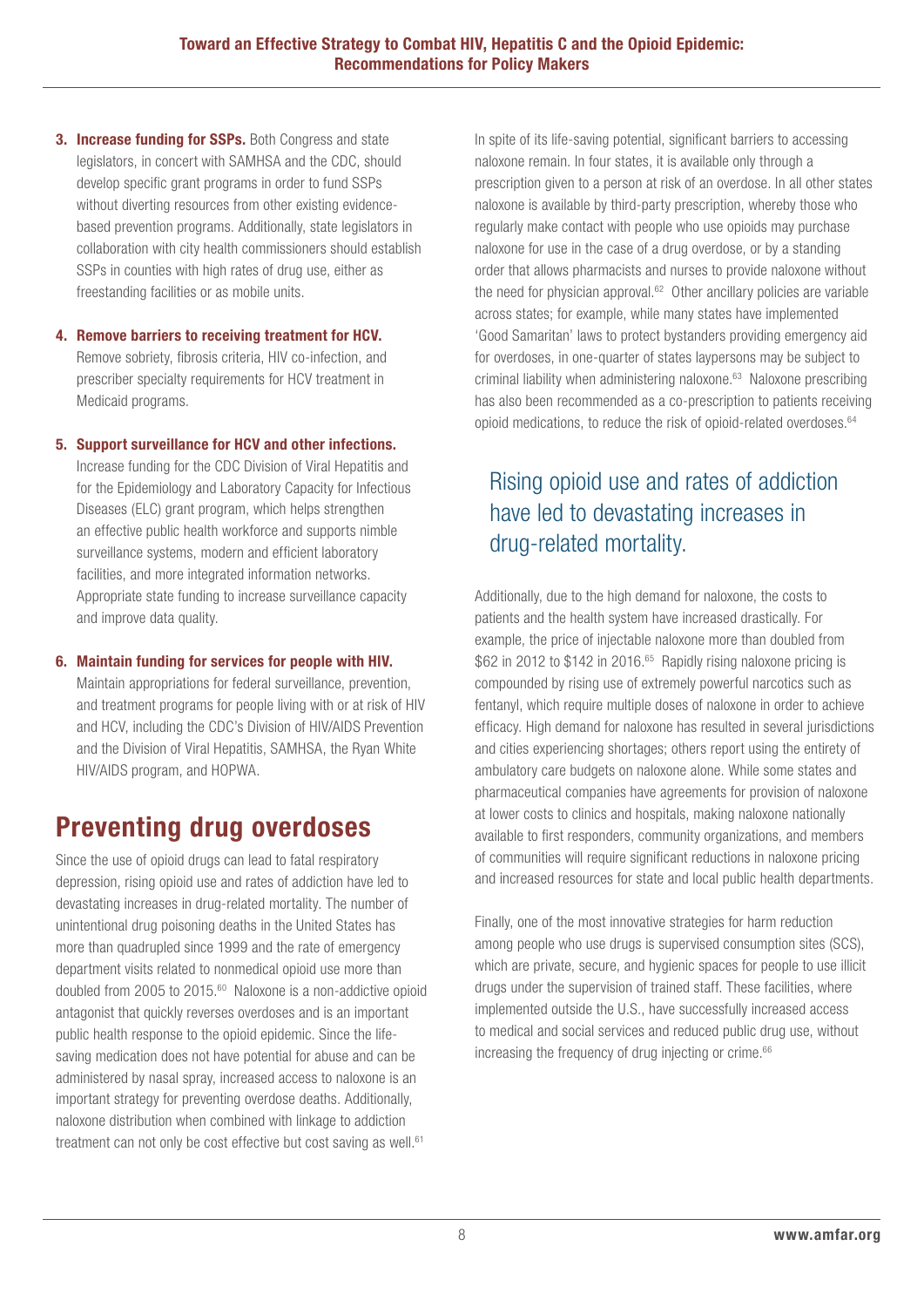#### Recommendations

#### 1. Develop new funding streams to purchase naloxone.

The demand for naloxone continues to outpace the ability to pay for it, and additional federal resources are critically needed to support state and local jurisdictions in purchasing the drug. In addition, the Department of Health and Human Services may declare a public health state of emergency, enabling it to negotiate naloxone pricing with pharmaceutical manufacturers.

#### 2. Make naloxone available to first responders and community members. All medical responders should carry

naloxone, and businesses or community centers that experience drug overdoses on their premises should have access to naloxone. Legalize the purchase of naloxone by standing order or by third-party prescription.

- 3. Enact Good Samaritan laws. Thirteen states have no Good Samaritan laws to protect individuals who provide help to someone experiencing a drug overdose, and many states have existing legislation that is weak or not comprehensive.<sup>67</sup> Enact Good Samaritan and naloxone access laws in all states.
- 4. Increase funding for overdose research. Continuing to develop effective overdose reversing agents will require continued support for the federal research institutes that conduct addiction research, including the National Institute for Drug Abuse (NIDA) and the National Institute on Mental Health (NIMH).

5. Consider implementation of supervised consumption sites. By providing a safe environment for people who use and inject drugs, communities can reduce public drug use while facilitating access to addiction treatment and other medical services.

### Ending the opioid epidemic is possible, but we must begin to act now.

# Conclusions

Preliminary data from the CDC indicate that the number of drugrelated deaths has increased by 21% in the last year alone.<sup>68</sup> Turning the tide on the opioid epidemic will require a concerted and appropriately-funded effort to deliver evidence-supported public health interventions where they are most needed. These recommendations provide a summary of federal and state actions that will be necessary to reduce drug-related deaths, reduce secondary infections like HIV and hepatitis C, and improve health outcomes for all people with substance use disorders. Ending the opioid epidemic is possible, but we must begin to act now.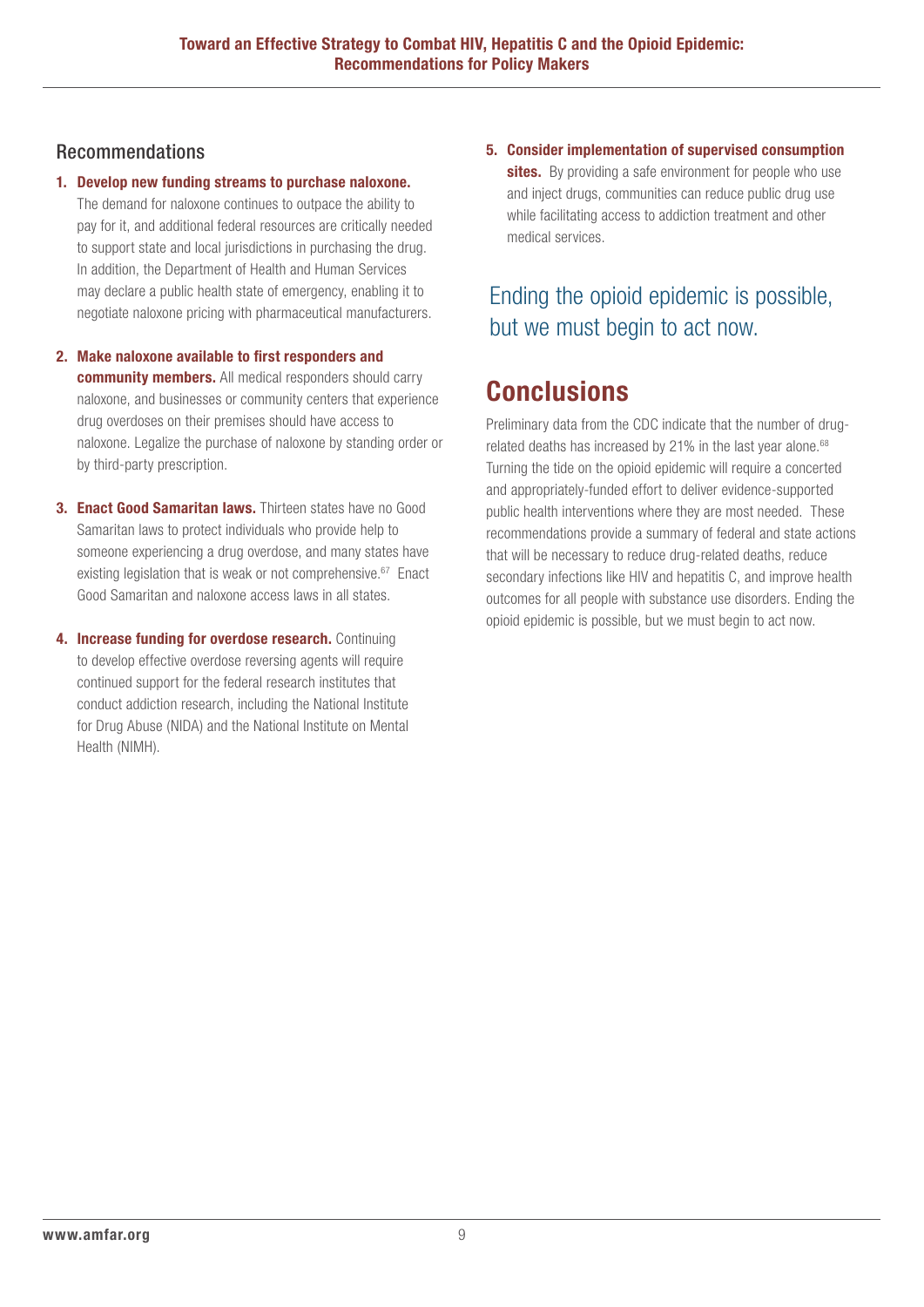# References

- 1. Hedegaard H, Warner M, Miniño AM. Drug Overdose Deaths in the United States, 1999–2015. NCHS Data Brief No. 273. U.S. Centers for Disease Control and Prevention. 2017 Feb. Available online at <https://www.cdc.gov/nchs/products/ databriefs/db273.htm>.
- 2. 2015 National Drug Threat Assessment Summary. U.S. Department of Justice Drug Enforcement Administration. 2015 Oct. Available online at <https://www.dea.gov/docs/2015%20 NDTA%20Report.pdf>.
- 3. Prescribing Data. U.S. Centers for Disease Control and Prevention. Available online at < https://www.cdc.gov/ drugoverdose/data/prescribing.html>.
- 4. Clarke, JL, Skoufalos, A, Scranton, R. The American Opioid Epidemic: Population Health Implications and Potential Solutions. Report from the National Stakeholder Panel. *Popul Health Manag.* 2016 Mar; 19 Suppl 1:S1-10.
- 5. The Opioid Epidemic: By the Numbers. U.S. Department of Health and Human Services. 2016 Jun. Available online at <http://www.overdosepreventionstrategies.org/wp-content/ uploads/2016/11/2016-%E2%80%93-The-Opioid-Epidemicby-the-Numbers-%E2%80%93-HHS-Fact-Sheet.pdf>.
- 6. Clarke, JL, Skoufalos, A, Scranton, R. The American Opioid Epidemic: Population Health Implications and Potential Solutions. Report from the National Stakeholder Panel. *Popul Health Manag.* 2016 Mar; 19 Suppl 1:S1-10.
- 7. Manchikanti L, Fellows B, Ailinani H, Pampati V. Therapeutic use, abuse, and nonmedical use of opioids: a ten-year perspective. *Pain Physician.* 2010 Sep-Oct;13(5)401-35.
- 8. Vashishtha D, Mittal ML, Werb D. The North American opioid epidemic: current challenges and a call for treatment as prevention. *Harm Reduction Journal* 2017;14(7).
- 9. Results from the 2016 National Survey on Drug Use and Health: detailed Tables. U.S. Substance Abuse and Mental Health Services Administration. 2017 Sep 7. Available online at <https://www.samhsa.gov/data/sites/default/files/NSDUH-DetTabs-2016/NSDUH-DetTabs-2016.pdf>.
- 10. Jones CM, Campopiano M, Baldwin G, McCance-Katz E. National and State Treatment Need and Capacity for Opioid Agonist Medication-Assisted Treatment. *Am J Public Health*. 2015 Aug;105(8):e55-63.
- 11. Katz J. The first count of fentanyl deaths in 2016: Up 540% in three years. 2017 Sep 2. *The New York Times*. Available online at <https://www.nytimes.com/interactive/2017/09/02/ upshot/fentanyl-drug-overdose-deaths.html>.
- 12. Peters PJ, Pontones P, Hoover KW, Patel MR, Galang RR, et al. HIV infection linked to injection use of oxymorphone in Indiana, 2014-2015. *N Engl J Med*. 2016;375:229-39.
- 13. Van Handel MM, Rose CE, Hallisey EJ, Kolling JL, Zibbell JE, et al. County-level vulnerability assessment for rapid dissemination of HIV or HCV infections among persons who inject drugs, United States. *J Acqui Immune Defic Syndr*. 2016 Nov 1; 73(3):323-31.
- 14. Dowell D, Haegerich TM, Chou R. CDC guideline for prescribing opioids for chronic pain – United States, 2016. U.S. centers for Disease Control and Prevention. Recommendations and Reports. 2016 Mar 18;65(1):1-49.
- 15. Davis CS, Carr D. Physician continuing education to reduce opioid misuse, abuse, and overdose: Many opportunities, few requirements. *Drug Alcohol Dependence*. 2016 Jun 1;163:100-7.
- 16. Opioid & Health Indicators Database. amfAR. Available online at <http://opioid.amfar.org/>.
- 17. WHO/UNODC/UNAIDS position paper. Substitution maintenance therapy in the management of opioid dependence and HIV/AIDS prevention. World Health Organization; United Nations Office on Drugs and Crime; Joint United Nations Programme on HIV/AIDS. 2004. Available online at <http://www.who.int/substance\_abuse/ publications/en/PositionPaper\_English.pdf>.
- 18. McLemore M. Prisons are making America's drug problem worse. Politico Magazine. 2015 Mar 11. Available online at <https:// www.politico.com/magazine/story/2015/03/federal-bureau-ofprisons-medication-assisted-therapy-115998>.
- 19. Volkow ND, Frieden TR, Hyde PS, Cha SS. Medication-assisted therapies – Tackling the opioid-overdose epidemic. *N Engl J Med*. 2014 May 29;370:2063-6.
- 20. McCarty D, Perrin NA, Green CA, Polen MR, Leo M, Lynch F. Methadone maintenance and the cost and utilization of health care among individuals dependent on opioids in a commercial health plan. 2010. *Drug and Alcohol Dependence*;111(3):235-40.
- 21. Volkow ND, Frieden TR, Hyde PS, Cha SS. Medication-assisted therapies – Tackling the opioid-overdose epidemic. N Engl J Med. 2014 May 29;370:2063-6.
- 22. Results from the 2016 National Survey on Drug Use and Health: detailed Tables. U.S. Substance Abuse and Mental Health Services Administration. 2017 Sep 7. Available online at <https:// www.samhsa.gov/data/sites/default/files/NSDUH-DetTabs-2016/ NSDUH-DetTabs-2016.pdf>.
- 23. Redko C, Rapp RC, Carlson RG. Waiting time as a barrier to treatment entry: Perceptions of substance users. *J Drug Issues*. 2006 Sep;36(4):831-52.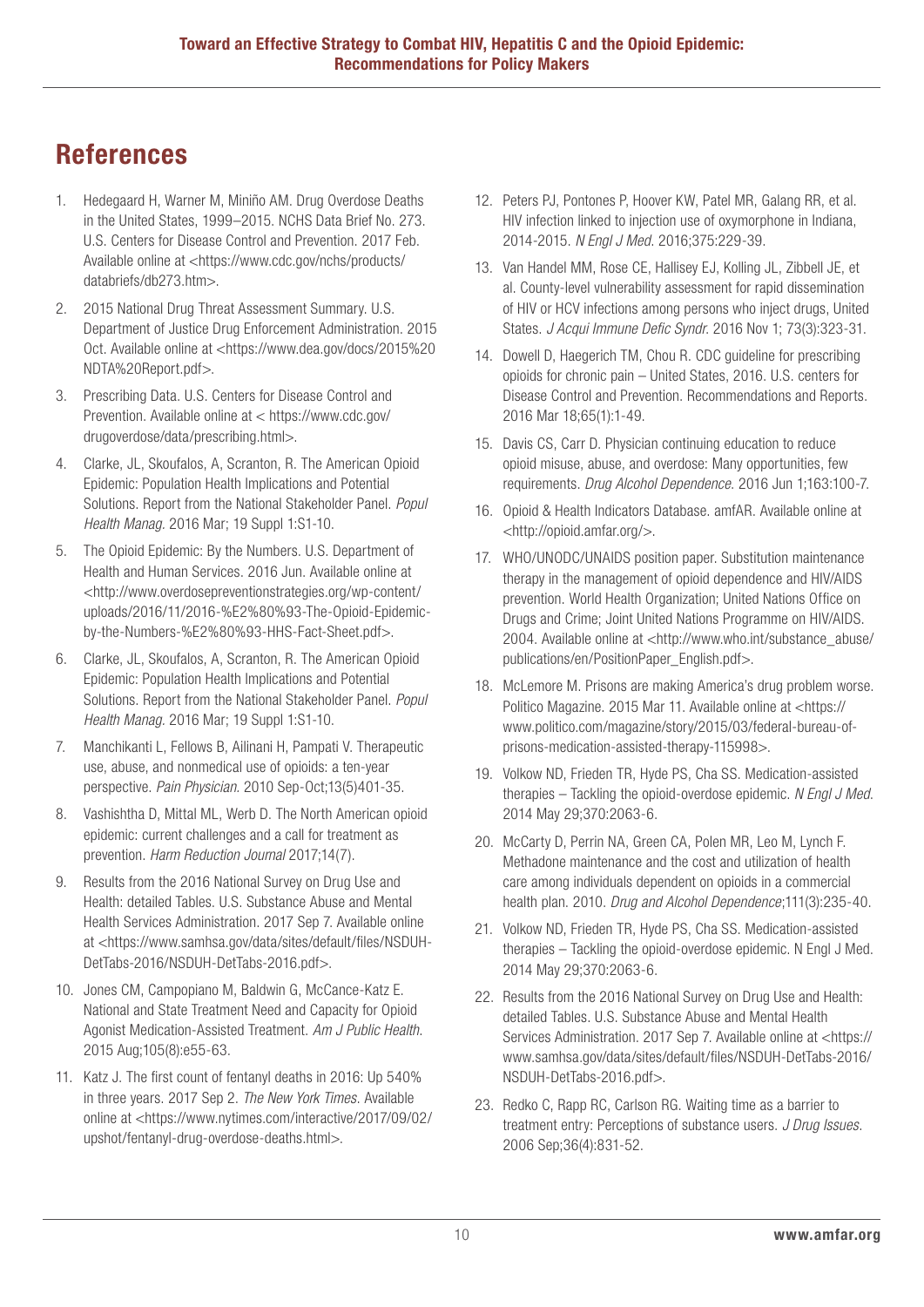- reform. Legal Action Center. 2014. Available online at <https:// lac.org/wp-content/uploads/2014/07/IMD\_exclusion\_fact\_ sheet.pdf>.
- 25. Substance Abuse Facilities Data / NSSATS. U.S. Substance Abuse and Mental Health Services Administration. Available online at < https://www.samhsa.gov/data/substance-abusefacilities-data-nssats>.
- 26. Buprenorphine waiver management. U.S. Substance Abuse and Mental Health Services Administration. 2018 Jan 18. Available online at <https://www.samhsa.gov/programs-campaigns/ medication-assisted-treatment/training-materials-resources/ buprenorphine-waiver>.
- 27. Stein BD, Sorbero M, Dick AW, Pacula RL, Burns RM, et al. Physician capacity to treat opioid use disorder with buprenorphine-assisted treatment. *JAMA*. 2016 Sep 20;316(11):1211-2.
- 28. Moran M. Why aren't more physicians prescribing buprenorphine? Phsychiatric News. American Psychiatric Association. 2016 Mar 4. Available online at <https:// psychnews.psychiatryonline.org/doi/full/10.1176/appi.pn.2016. PP3a2>.
- 29. Netherland N, Botsko M, Egan JE, Saxon AJ, Cunningham CO, et al. Factors affecting willingness to provide buprenorphine treatment. *J Substance Abuse Treatment.* 2009 Apr;36(3):244- 51.
- 24. The Medical MD exclusion: An overview and opportunities for<br>
term. Legal Action Center. 2014. Available online at chttps://<br>
teror... How the Medical MD exclusion for the Share enter the Medican Center. And the Medican 30. Use of opioid recovery medications: Recent evidence on state level buprenorphine use and payment types. IMS Institute for Healthcare Informatics. 2016 Sep. Available online at < https:// www.iqvia.com/-/media/iqvia/pdfs/institute-reports/use-ofopioid-recovery-medications.pdf?la=en&hash=3394B7ED845A 486E07C1282A68CF5A04E69EF05C>.
- 31. Medicaid coverage and financing of medications to treat alcohol and opioid use disorders. U.S. Substance Abuse and Mental Health Services Administration. 2014. Available online at <https://store.samhsa.gov/shin/content/SMA14-4854/SMA14- 4854.pdf>.
- 32. Parks T. AGs called on to help stop prior authorization for MAT. AMA Wire. *American Medical Association.* 2017 Feb 8. Available online at <https://wire.ama-assn.org/ama-news/ags-calledhelp-stop-prior-authorization-mat>.
- 33. Volkow ND, Frieden TR, Hyde PS, Cha SS. Medication-assisted therapies – Tackling the opioid-overdose epidemic. *N Engl J Med.* 2014 May 29;370:2063-6.
- 34. Ko JY, Patrick SW, Tong VT, Patel R, Lind JN, et al. Incidence of neonatal abstinence syndrome – 28 states, 1999-2013. MMWR. 2016 Aug 12;65(31):799-802.
- 35. What are the unique needs of pregnant women with substance use disorders? Principles of Drug Addiction Treatment: A Research-Based Guide [chapter]. 3rd ed. U.S. National Institute on Drug Abuse. Available online at <https://www.drugabuse. gov/publications/principles-drug-addiction-treatment-researchbased-guide-second-edition/frequently-asked-questions/whatare-unique-needs-pregnant-women>.
- 36. ADAM II: 2013 Annual Report. Arrest Drug Abuse Monitoring Program II. U.S. Office of National Drug Control Policy. 2014 Jan. Available online at <https://obamawhitehouse.archives. gov/sites/default/files/ondcp/policy-and-research/adam\_ ii 2013 annual report.pdf>.
- 37. Detoxification of chemically dependent inmates. Federal Bureau of Prisons Clinical Guidance. U.S. Federal Bureau of Prisons. 2014 Feb. Available online at <https://www.bop.gov/resources/ pdfs/detoxification.pdf>.
- 38. Williams T. Opioid users are filling jails. Why don't jails treat them? *The New York Times*. 2017 Aug 4. Available online at <https://www.nytimes.com/2017/08/04/us/heroin-addictionjails-methadone-suboxone-treatment.html>.
- 39. Rich JD, McKenzie M, Larney S, Wong JB, Tran L, et al. Methadone continuation versus forced withdrawal on incarceration in a combined US prison and jail: a randomized, open-label trial. *The Lancet*. 2015 Jul 25;386(9991):350-9.
- 40. Methadone maintenance treatment. Clinical Guidelines for Withdrawal management and Treatment fo Drug Dependence in Closed Settings. World Health Organization. 2009. Available online at <https://www.ncbi.nlm.nih.gov/books/NBK310658/>.
- 41. How and when Medicaid covers people under correctional supervision. The Pew Charitable Trusts. 2016 Aug 2. Available online at <http://www.pewtrusts.org/en/research-and-analysis/ issue-briefs/2016/08/how-and-when-medicaid-covers-peopleunder-correctional-supervision>.
- 42. Green TC, Clarke J, Brinkley-Rubinstein L, Marshall BDL, Alexander-Scott N, et al. Postincarceration fatal overdoses after implementing medications for addiction treatment in a statewide correctional system. JAMA Psychiatry. 2018 Feb 14.
- 43. Medicaid's role in addressing the opioid epidemic. Kaiser Family Foundation. 2018 Feb 27. Available online at <https:// www.kff.org/infographic/medicaids-role-in-addressing-opioidepidemic/>.
- 44. Advancing access to addiction medications: Implications for opioid addiction treatment. The American Society of Addiction Medicine. 2013. Available online at <https://www.asam.org/ docs/default-source/advocacy/aaam\_implications-for-opioidaddiction-treatment\_final>.
- 45. Injection drug use and HIV risk. U.S. Centers for Disease Control and Prevention. 2018 Mar 16. Available online at <https://www.cdc.gov/hiv/risk/idu.html>.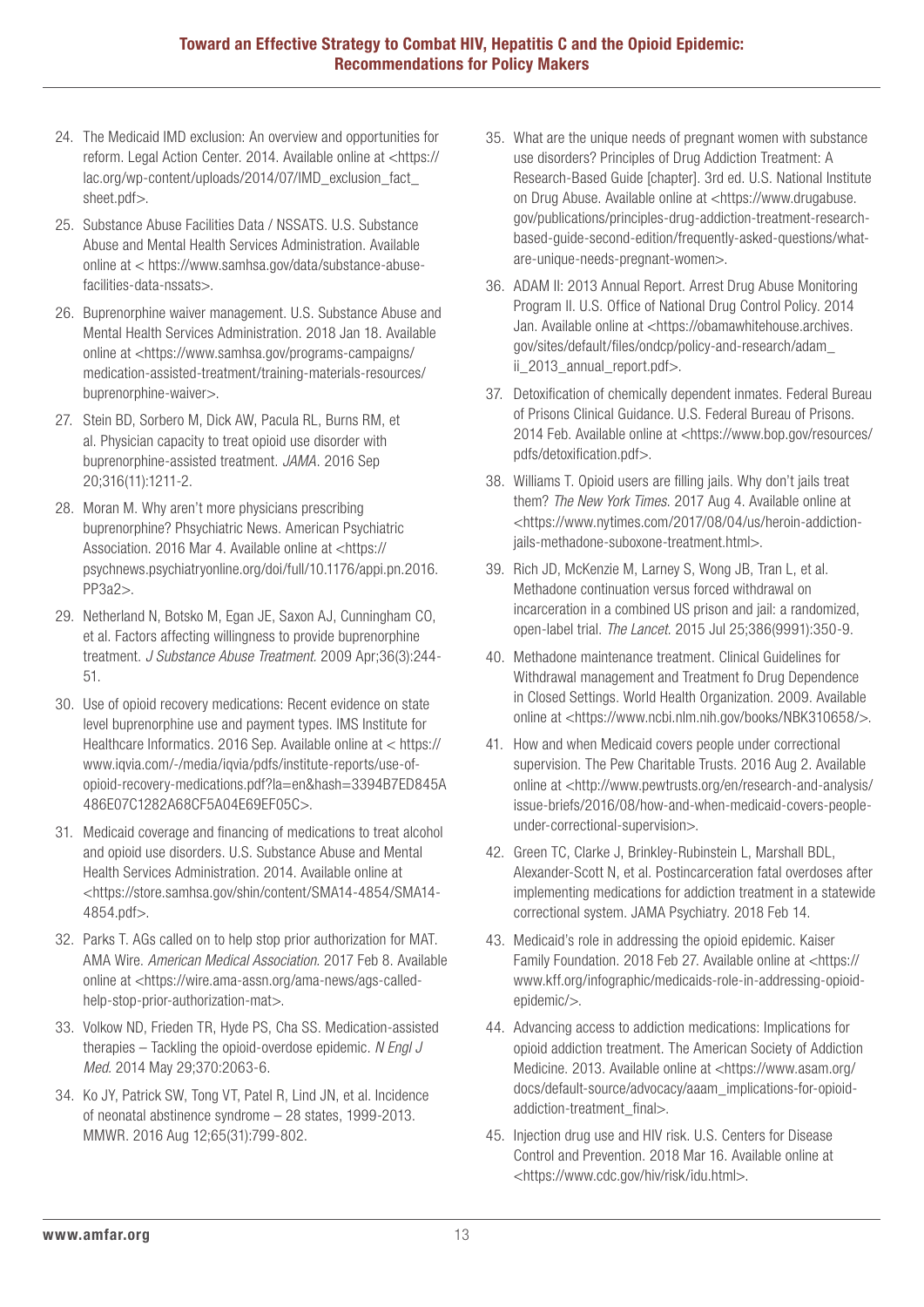- 46. HIV and injection drug use. U.S. Centers for Disease Control and Prevention. 2016 Nov 29. Available online at <https://www.cdc. gov/vitalsigns/hiv-drug-use/>.
- 47. Viral hepatitis and young persons who inject drugs. U.S. Centers for Disease Control and Prevention. 2017 Apr 17. Available online at <https://www.cdc.gov/hepatitis/featuredtopics/ youngpwid.htm>.
- 48. New hepatitis C infections nearly tripled over five years. U.S. Centers for Disease Control and Prevention. 2017 May 11. Available online at < https://www.cdc.gov/nchhstp/ newsroom/2017/Hepatitis-Surveillance-Press-Release.html>.
- 49. Fernandes RM, Cary M, Duarte G, Jesus G, Alarcão J, et al. Effectiveness of needle and syringe prorammes in people who inject drugs – An overview of systematic reviews. *BMC Public Health*. 2017;17:309.
- 50. Hagan, H, McGough, JP, Thiede, H, Hopkins, S, Duchin, J, et al. Reduced injection frequency and increased entry and retention in drug treatment associated with needle-exchange participation in Seattle drug injectors. *J Substance Abuse Treatment*. 2000;19(3):247-252.
- 51. Silverman B, Thompson D, Baxter B, Jimenez AD, Hart C, et al. First federal support for community based syringe exchange programs: A panel presentation by SAMHSA grantees (Poster—WEPE234). Presented at the International AIDS Conference Poster Session, Washington DC. Available online at < http://www.hivgateway.com/entry/ f1e5079f8ad9cfabbf8f4d2746095721/>.
- 52. Nguyne TQ, Weir BW, Des Jarlais DC, Pinkerton SD, Holtgrave DR. Syringe exchange in the United States: A national level economic evaluation of hypothetical increases in investment. *AIDS Behav*. 2014 Nov; 18(11):2144-55.
- 53. Directory of Syringe Exchange Programs. North American Syringe Exchange Network. Available online at <https://nasen. org/directory>.
- 54. Canary L, Hariri S, Campbell C, Young R, Whitcomb J, et al. Geographic disparities in access to syringe services programs among young persons with hepatitis C virus infection in the United States. *Clin Infect Dis*. 2017 Aug 1;65(3):514-7.
- 55. Campbell CA, Canary L, Smith N, Teshale E, Ryerson AB, et al. State HCV incidence and policies related to HCV preventive and treatment services for persons who inject drugs – United States, 2015-2016. MMWR. 2017 May 12;66(18):465-9.
- 56. Examining hepatitis C virus treatment access: A review of select state Medicaid fee-for-service and managed care programs. The Center for Health law and Policy Innovation. Harvard Law School. 2015. Available online at <http://nvhr.org/sites/default/files/ Examining%20HCV%20Treatment%20Access%20Report.pdf>.
- 57. Surveillance for viral hepatitis United States, 2015. U.S. Centers for Disease Control and Prevention. 2017 Jun 19. Available online at <https://www.cdc.gov/hepatitis/ statistics/2015surveillance/index.htm>.
- 58. Syringe service program policy environments across the United States. National Alliance of State & Territorial AIDS Directors. Available online at <https://www.nastad.org/maps/syringeservice-program-policy-environments-across-united-states>.
- 59. Directory of Syringe Exchange Programs. North American Syringe Exchange Network. Available online at <https://nasen. org/directory>.
- 60. Volkow ND. Prescription opioid and heroin abuse. U.S. National Institute on Drug Abuse. 2014 Apr 29. Available online at <https://www.drugabuse.gov/about-nida/legislative-activities/ testimony-to-congress/2016/prescription-opioid-heroinabuse>.
- 61. Uyei J, Fiellin DA, Buchelli M, Rodriguez-Santana R, Braithwaite RS. Effects of naloxone distribution alone or in combination with addiction treatment with or without pre-exposure prophylaxis for HIV prevention in people who inject drugs: A cost-effectiveness modeling study. *The Lancet Public Health*. 2017;2(3):e133-40.
- 62. Naloxone overdose prevention laws. Prescription drug abuse policy system. 2017 Jul 1. Available online at <http:// pdaps.org/datasets/laws-regulating-administration-ofnaloxone-1501695139>.
- 63. Naloxone overdose prevention laws. Prescription drug abuse policy system. 2017 Jul 1. Available online at <http:// pdaps.org/datasets/laws-regulating-administration-ofnaloxone-1501695139>.
- 64. AMA opioid task force issues updated naloxone guidance. American Academy of Family Physicians. 2017 Aug 28. Available online at <https://www.aafp.org/news/health-of-thepublic/20170828naloxoneresource.html>.
- 65. Gupta R, Shah ND, Ross JS. The rising price of naloxone – risks to efforts to stem overdose deaths. *N Engl J Med*. 2016;375:2213-5.
- 66. The case for supervised consumption services. amfAR. 2017 Jun. Available online at <http://www.amfar.org/uploadedFiles/\_ amfarorg/Articles/On\_The\_Hill/2017/IB-Supervised-Consumption-Services-061217.pdf>.
- 67. Good Samaritan overdose prevention laws. Prescription drug abuse policy system. 2016 Dec 1. Available online at <http://pdaps.org/datasets/good-samaritan-overdoselaws-1501695153>.
- 68. Provisional counts of drug overdose deaths, as of 8/6/2017. U.S. Centers for Disease Control and Prevention. Available online at <https://www.cdc.gov/nchs/data/health\_policy/ monthly-drug-overdose-death-estimates.pdf>.